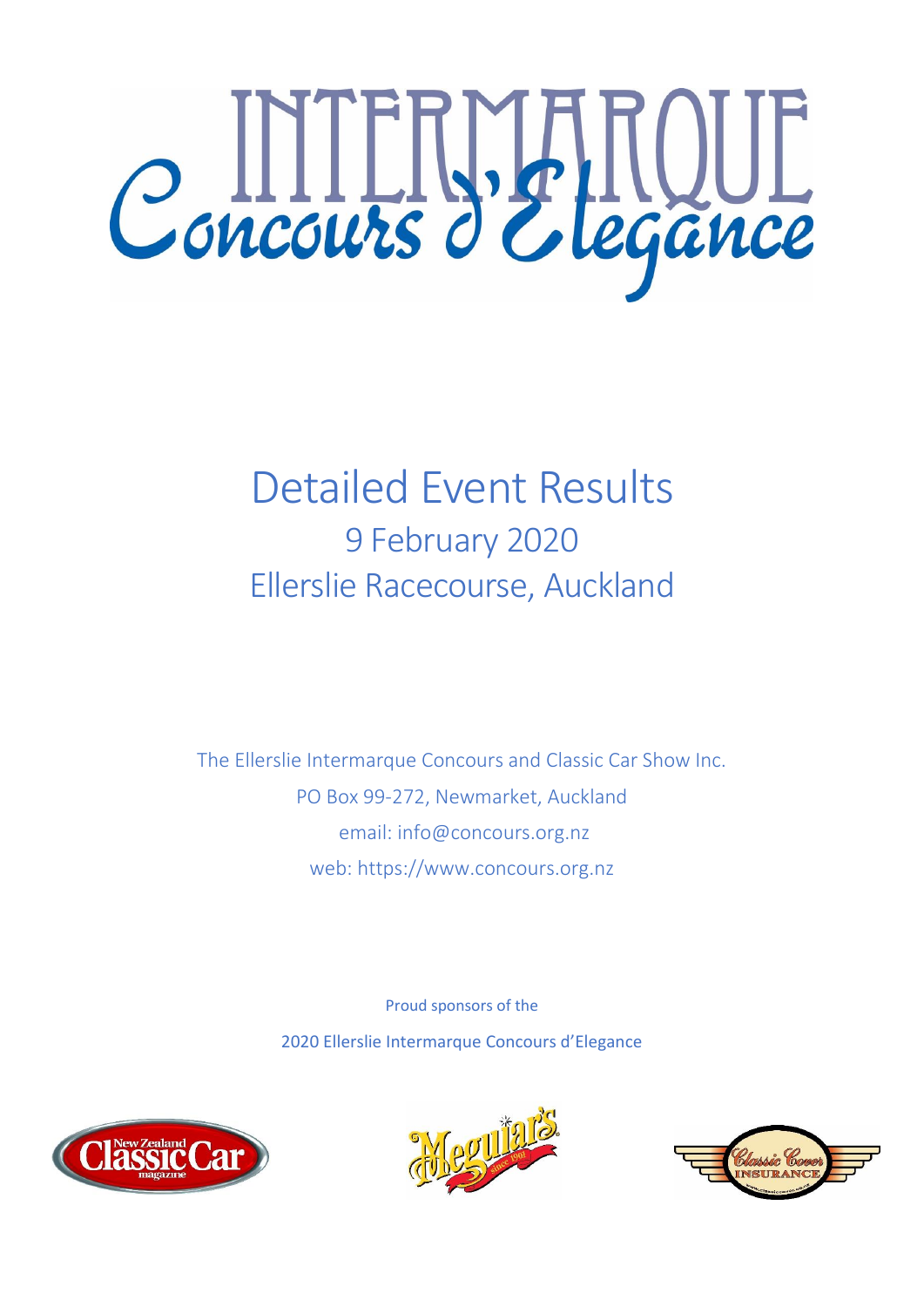## **Detailed Event Results** 9 February 2020



## <span id="page-1-0"></span>1 CONTENTS

| 1                       |                                                |  |
|-------------------------|------------------------------------------------|--|
| $\overline{2}$          |                                                |  |
|                         | 2.1<br>2.2<br>2.3<br>2.3.1<br>2.3.2            |  |
| 3                       |                                                |  |
|                         | 3.1<br>3.2<br>3.2.1<br>3.2.2<br>3.2.3          |  |
| $\overline{\mathbf{4}}$ |                                                |  |
| 5                       | 4.1                                            |  |
|                         | 5.1<br>5.2<br>5.2.1<br>5.2.2<br>5.2.3<br>5.2.4 |  |
| 6                       |                                                |  |
| 7                       |                                                |  |





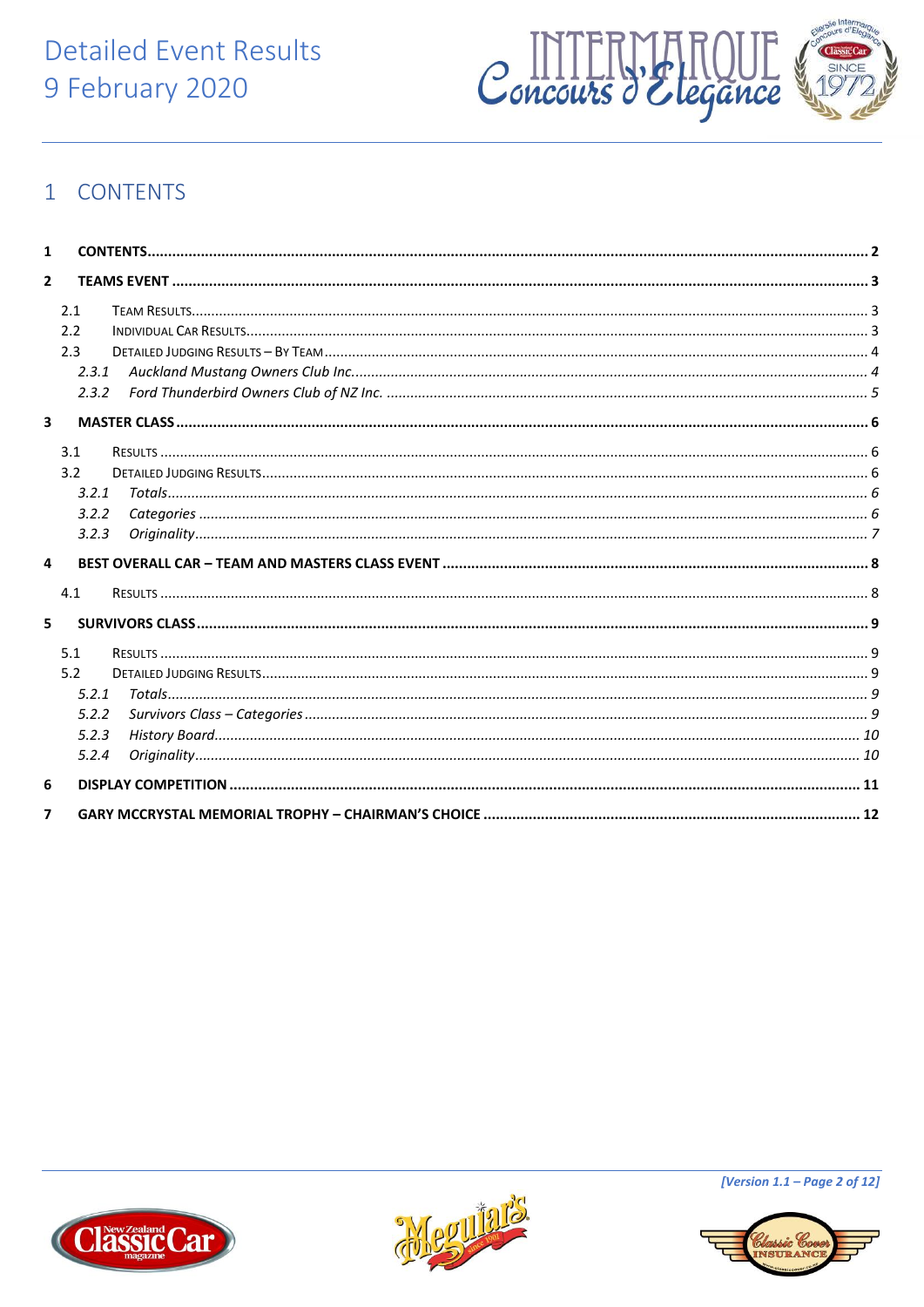

## <span id="page-2-0"></span>2 TEAMS EVENT

### <span id="page-2-1"></span>2.1 TEAM RESULTS

| <b>Position</b> | <b>Club</b>                             | Points (max 1180) |
|-----------------|-----------------------------------------|-------------------|
| First Place     | Auckland Mustang Owners Club Inc.       | 1066              |
| Second Place    | Ford Thunderbird Owners Club of NZ Inc. | 854               |

#### <span id="page-2-2"></span>2.2 INDIVIDUAL CAR RESULTS

| <b>Place</b> | <b>Owner / Vehicle</b>                     | Points (max 590) |
|--------------|--------------------------------------------|------------------|
| 1st Place    | Mark Pritchard / Mustang Sportsroof (1969) | 536              |
| 2nd Place    | Chris Dwen / Mustang Sportsroof (1969)     | 530              |
| 3rd Place    | Cynthia Zemba / Ford Thunderbird (1957)    | 442              |
| 4th Place    | Lesley Coleman / Ford Thunderbird (1957)   | 412              |







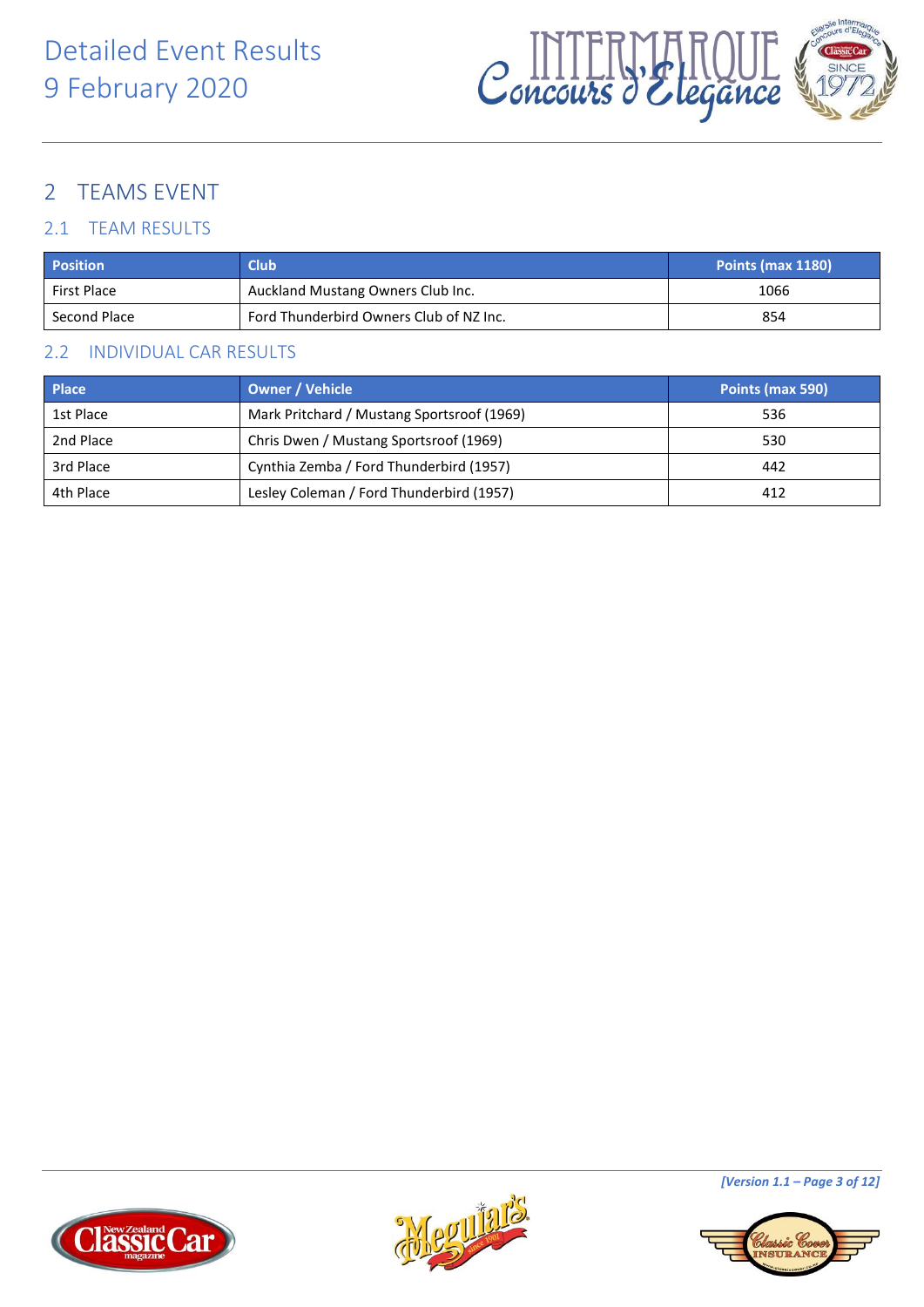

#### <span id="page-3-0"></span>2.3 DETAILED JUDGING RESULTS – BY TEAM

#### <span id="page-3-1"></span>2.3.1 Auckland Mustang Owners Club Inc.

| <b>Entrant Details</b>   |                                   |                           |                                 |                         |                         |                                |                         |                      |                           |                         |                         |                                |                  |  |                   |
|--------------------------|-----------------------------------|---------------------------|---------------------------------|-------------------------|-------------------------|--------------------------------|-------------------------|----------------------|---------------------------|-------------------------|-------------------------|--------------------------------|------------------|--|-------------------|
|                          |                                   |                           |                                 |                         |                         |                                |                         |                      |                           |                         |                         |                                |                  |  |                   |
| Name                     |                                   | <b>Mark Pritchard</b>     |                                 |                         |                         |                                |                         | <b>Chris Dwen</b>    |                           |                         |                         |                                |                  |  |                   |
| Vehicle                  |                                   | <b>Mustang Sportsroof</b> |                                 |                         |                         |                                |                         |                      | <b>Mustang Sportsroof</b> |                         |                         |                                |                  |  |                   |
| Year                     |                                   | 1969                      |                                 |                         |                         |                                |                         | 1969                 |                           |                         |                         |                                |                  |  |                   |
| Colour                   |                                   | <b>Acapulca Blue</b>      |                                 |                         |                         |                                |                         | <b>Acapulca Blue</b> |                           |                         |                         |                                |                  |  |                   |
| Registration             |                                   | <b>NK5932</b>             |                                 |                         |                         |                                |                         | <b>KYQ120</b>        |                           |                         |                         |                                |                  |  |                   |
|                          |                                   |                           |                                 |                         |                         |                                |                         |                      |                           |                         |                         |                                |                  |  |                   |
| <b>Afternoon Judging</b> |                                   |                           |                                 |                         |                         |                                |                         |                      |                           |                         |                         |                                |                  |  |                   |
|                          |                                   |                           |                                 |                         |                         |                                |                         |                      |                           |                         |                         |                                |                  |  |                   |
|                          |                                   |                           |                                 |                         |                         |                                |                         |                      |                           |                         |                         |                                |                  |  |                   |
| Category                 | <b>Details</b>                    | Max                       | Item1                           | Item <sub>2</sub>       | Item3                   | Item4                          | <b>Total</b>            | Max                  | Item1                     | Item2                   | Item3                   | Item4                          | <b>Total</b>     |  | <b>Team Total</b> |
| $\mathbf{1}$             | <b>Body Panels</b>                | 70                        | 29                              | ${\bf 17}$              | 19                      |                                | 65                      | 70                   | 29                        | 18                      | 17                      |                                | 64               |  | 129               |
| $\overline{2}$           | Paint                             | 45                        | 19                              | 13                      | $\overline{\mathbf{5}}$ | $\overline{\mathbf{5}}$        | 42                      | 45                   | 19                        | 13                      | 5 <sub>5</sub>          | 5                              | 42               |  | 84                |
| $\overline{\mathbf{3}}$  | <b>Underbody &amp; Exhaust</b>    | 40                        | $\boldsymbol{8}$                | 17                      | $\boldsymbol{8}$        |                                | 33                      | 40                   | $7\overline{ }$           | 15                      | $\overline{7}$          |                                | 29               |  | 62                |
| $\overline{\mathbf{4}}$  | <b>Chrome, Matt Black</b>         | 45                        | $\overline{9}$                  | $\overline{9}$          | $\,$ 9                  | ${\bf 14}$                     | $\bf{41}$               | 45                   | $\bf 8$                   | $\,$ 9                  | $9\,$                   | 14                             | 40               |  | ${\bf 81}$        |
| 5                        | Engine                            | 60                        | 13                              | 13                      | $27$                    |                                | 53                      | 60                   | 13                        | 14                      | 27                      |                                | 54               |  | 107               |
| 6                        | <b>Battery &amp; Wiring Looms</b> | 25                        | $\sqrt{5}$                      | $\overline{\mathbf{5}}$ | 5 <sub>1</sub>          | 10                             | 25                      | 25                   | $\overline{4}$            | $5\phantom{.0}$         | $\overline{\mathbf{5}}$ | $\,9$                          | 23               |  | 48                |
| $\overline{7}$           | <b>Seats &amp; Carpet</b>         | 40                        | 18                              | 18                      |                         |                                | 36                      | 40                   | 16                        | 16                      |                         |                                | 32 <sub>2</sub>  |  | 68                |
| 8                        | Dash & Inner Panels               | 40                        | 18                              | $\overline{4}$          | $\overline{4}$          | $10\,$                         | 36                      | 40                   | $17\,$                    | $\overline{\mathbf{5}}$ | $\overline{\mathbf{5}}$ | $\mathsf{9}$                   | 36               |  | 72                |
| 9                        | <b>Boot - Carpet, Tools</b>       | 25                        | $\overline{4}$                  | $\overline{4}$          | $\bf{8}$                | $\overline{4}$                 | 20                      | 25                   | $\overline{4}$            | $\overline{4}$          | $\boldsymbol{8}$        | $\overline{4}$                 | 20               |  | 40                |
| 10                       | <b>Wheels &amp; Tyres</b>         | 50                        | 23                              | 23                      |                         |                                | 46                      | 50                   | $24\,$                    | 23                      |                         |                                | 47               |  | 93                |
|                          |                                   |                           |                                 |                         |                         | <b>Cat Total</b>               | 397                     |                      |                           |                         |                         | <b>Cat Total</b>               | 387              |  | 784               |
|                          |                                   |                           |                                 |                         |                         |                                |                         |                      |                           |                         |                         |                                |                  |  |                   |
|                          |                                   |                           | <b>Originality Judging Item</b> |                         |                         | Max                            | <b>Score</b>            |                      | Originality Judging Item  |                         |                         | Max                            | Score            |  | <b>Team Total</b> |
|                          |                                   |                           |                                 |                         |                         |                                |                         |                      |                           |                         |                         |                                |                  |  |                   |
|                          |                                   |                           |                                 |                         |                         |                                |                         |                      |                           |                         |                         |                                |                  |  |                   |
|                          |                                   |                           | <b>Body</b>                     |                         |                         | 5                              | $\sqrt{4}$              |                      | <b>Body</b>               |                         |                         | 5                              | $\overline{4}$   |  | $\bf 8$           |
|                          |                                   |                           | Chrome                          |                         |                         | 5                              | 5                       |                      | Chrome                    |                         |                         | 5                              | 5 <sup>5</sup>   |  | 10                |
|                          |                                   |                           | <b>Body Colour</b>              |                         |                         | 5                              | $\overline{\mathbf{5}}$ |                      | <b>Body Colour</b>        |                         |                         | 5                              | 5 <sub>5</sub>   |  | $10\,$            |
|                          |                                   |                           | <b>Seats</b>                    |                         |                         | 5                              | $\sqrt{4}$              |                      | <b>Seats</b>              |                         |                         | 5                              | $\overline{4}$   |  | $8\phantom{1}$    |
|                          |                                   |                           | Carpet                          |                         |                         | 5                              | $\sqrt{4}$              |                      | Carpet                    |                         |                         | 5                              | $\overline{4}$   |  | $\bf 8$           |
|                          |                                   |                           | <b>Side Panels</b>              |                         |                         | 5                              | $\overline{4}$          |                      | <b>Side Panels</b>        |                         |                         | 5                              | $\overline{4}$   |  | 8                 |
|                          |                                   |                           | <b>Heal Lining/Hood</b>         |                         |                         | 5                              | $\overline{4}$          |                      | <b>Heal Lining/Hood</b>   |                         |                         | 5                              | $\overline{4}$   |  | $\bf 8$           |
|                          |                                   |                           | Dash/Instruments                |                         |                         | 5                              | $\overline{4}$          |                      | Dash/Instruments          |                         |                         | 5                              | 5 <sub>5</sub>   |  | 9                 |
|                          |                                   |                           | <b>Trim Colour</b>              |                         |                         | 5                              | $\overline{\mathbf{5}}$ |                      | <b>Trim Colour</b>        |                         |                         | 5                              | 5 <sup>1</sup>   |  | 10                |
|                          |                                   |                           | Lights                          |                         |                         | 5                              | $\sf S$                 |                      | Lights                    |                         |                         | 5                              | 5                |  | $10$              |
|                          |                                   |                           | Glass                           |                         |                         | 5                              | $\overline{\mathbf{5}}$ |                      | Glass                     |                         |                         | 5                              | 5 <sup>1</sup>   |  | 10                |
|                          |                                   |                           | <b>Engine Bay</b>               |                         |                         | 20                             | 19                      |                      | <b>Engine Bay</b>         |                         |                         | 20                             | 20               |  | 39                |
|                          |                                   |                           | Battery                         |                         |                         | 5                              | $\overline{4}$          |                      | <b>Battery</b>            |                         |                         | 5                              | $\overline{4}$   |  | $\boldsymbol{8}$  |
|                          |                                   |                           | <b>Exhaust System</b>           |                         |                         | 5                              | $\sqrt{4}$              |                      | <b>Exhaust System</b>     |                         |                         | 5                              | $\overline{4}$   |  | $\bf 8$           |
|                          |                                   |                           | Suspension                      |                         |                         | $\overline{\mathbf{5}}$        | 5                       |                      | Suspension                |                         |                         | 5                              | 5 <sup>5</sup>   |  | 10                |
|                          |                                   |                           | <b>Running Gear</b>             |                         |                         | 5                              | ${\sf s}$               |                      | <b>Running Gear</b>       |                         |                         | 5                              | 5 <sub>5</sub>   |  | $10$              |
|                          |                                   |                           | <b>Boot</b>                     |                         |                         | 5                              | $\overline{4}$          |                      | <b>Boot</b>               |                         |                         | 5                              | 5                |  | 9                 |
|                          |                                   |                           | <b>Tools</b>                    |                         |                         | 5                              | $\overline{\mathbf{5}}$ |                      | <b>Tools</b>              |                         |                         | 5                              | 5 <sup>1</sup>   |  | 10                |
|                          |                                   |                           |                                 |                         |                         | 5                              | $\overline{4}$          |                      |                           |                         |                         | 5                              |                  |  | $9\,$             |
|                          |                                   |                           | Wheels                          |                         |                         |                                | 99                      |                      | Wheels                    |                         |                         | <b>Orig Total</b>              | $\bullet$<br>103 |  | 202               |
|                          |                                   |                           |                                 |                         |                         | <b>Orig Total</b>              |                         |                      |                           |                         |                         |                                |                  |  |                   |
|                          |                                   |                           |                                 |                         |                         |                                |                         |                      |                           |                         |                         |                                |                  |  |                   |
|                          |                                   |                           |                                 |                         |                         | <b>Age Pts</b><br><b>TOTAL</b> | 40<br>536               |                      |                           |                         |                         | <b>Age Pts</b><br><b>TOTAL</b> | 40<br>530        |  | 80<br>1066        |





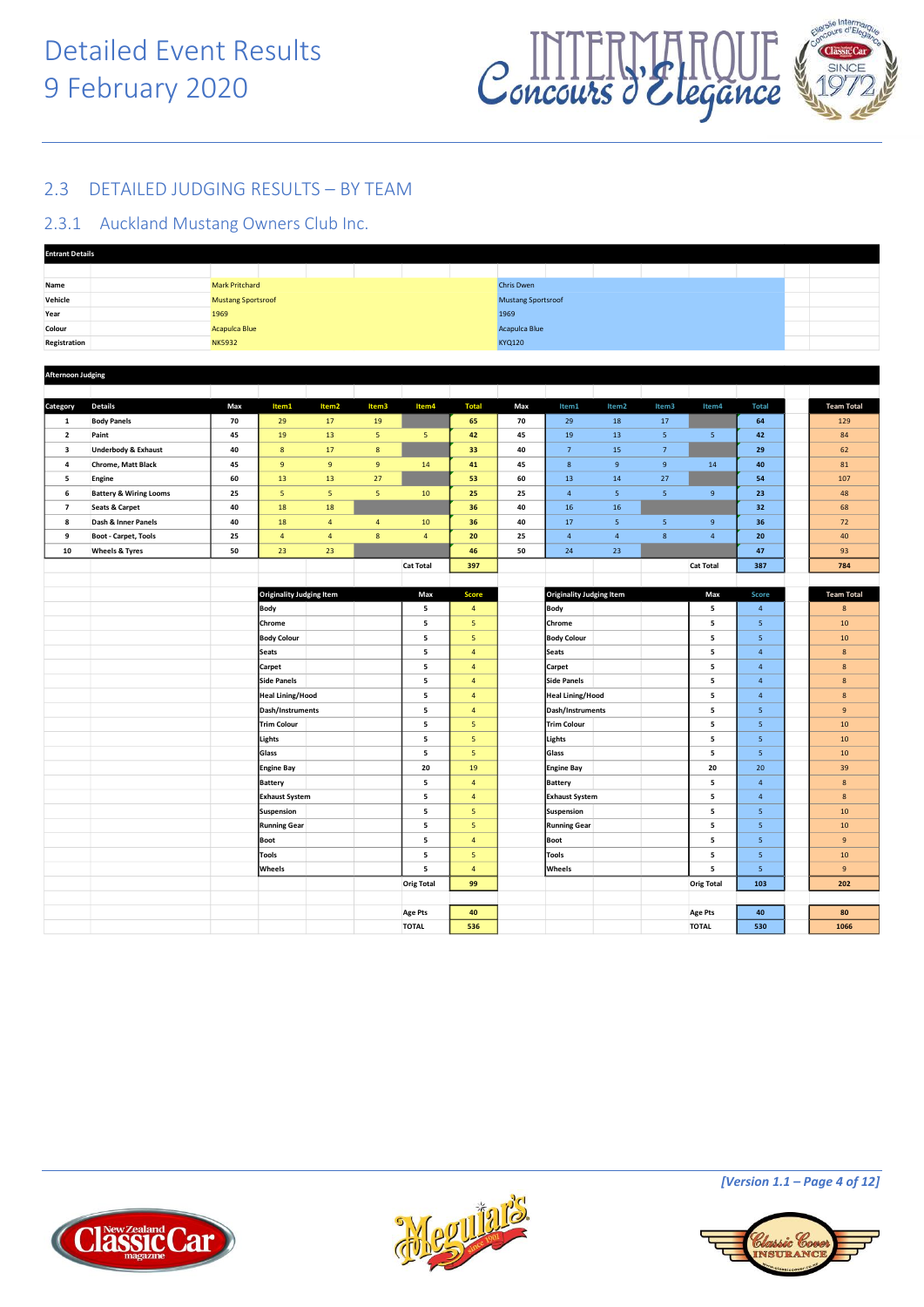

#### <span id="page-4-0"></span>2.3.2 Ford Thunderbird Owners Club of NZ Inc.

| <b>Entrant Details</b>       |                                                                |                         |                                         |                   |                         |                                                 |                                |                       |                                  |                         |                         |                   |                         |  |                              |  |
|------------------------------|----------------------------------------------------------------|-------------------------|-----------------------------------------|-------------------|-------------------------|-------------------------------------------------|--------------------------------|-----------------------|----------------------------------|-------------------------|-------------------------|-------------------|-------------------------|--|------------------------------|--|
|                              |                                                                |                         |                                         |                   |                         | the contract of the contract of the contract of |                                |                       |                                  |                         |                         |                   |                         |  |                              |  |
| Name                         |                                                                | Cynthia Zemba           |                                         |                   |                         |                                                 |                                | <b>Lesley Coleman</b> |                                  |                         |                         |                   |                         |  |                              |  |
| Vehicle                      |                                                                | <b>Ford Thunderbird</b> |                                         |                   |                         |                                                 |                                |                       | <b>Ford Thunderbird</b>          |                         |                         |                   |                         |  |                              |  |
| Year                         |                                                                | 1957                    |                                         |                   |                         |                                                 |                                | 1957                  |                                  |                         |                         |                   |                         |  |                              |  |
| Colour                       |                                                                | <b>Black</b>            |                                         |                   |                         |                                                 |                                | White                 |                                  |                         |                         |                   |                         |  |                              |  |
| Registration                 |                                                                | <b>057TBD</b>           |                                         |                   |                         |                                                 |                                | 57BYRD                |                                  |                         |                         |                   |                         |  |                              |  |
|                              |                                                                |                         |                                         |                   |                         |                                                 |                                |                       |                                  |                         |                         |                   |                         |  |                              |  |
| <b>Afternoon Judging</b>     |                                                                |                         |                                         |                   |                         |                                                 |                                |                       |                                  |                         |                         |                   |                         |  |                              |  |
|                              |                                                                |                         |                                         |                   |                         |                                                 |                                |                       |                                  |                         |                         |                   |                         |  |                              |  |
| Category                     | <b>Details</b>                                                 | Max                     | Item1                                   | Item <sub>2</sub> | Item3                   | Item4                                           | <b>Total</b>                   | Max                   | Item1                            | Item <sub>2</sub>       | Item3                   | Item4             | <b>Total</b>            |  | <b>Team Total</b>            |  |
| 1                            | <b>Body Panels</b>                                             | 70                      | 28                                      | 16                | 15                      |                                                 | 59                             | 70                    | 28                               | 14                      | 12                      |                   | 54                      |  | 113                          |  |
| $\overline{2}$               | Paint                                                          | 45                      | 12                                      | $\overline{9}$    | $\overline{4}$          | $\overline{4}$                                  | 29                             | 45                    | 10                               | 5 <sub>5</sub>          | $\mathbf{1}$            | $\overline{2}$    | 18                      |  | 47                           |  |
| $\overline{\mathbf{3}}$      | <b>Underbody &amp; Exhaust</b>                                 | 40                      | $\overline{4}$                          | $\,$ 6 $\,$       | $\overline{\mathbf{3}}$ |                                                 | 13                             | 40                    | $\sqrt{4}$                       | $\overline{\mathbf{5}}$ | $\overline{\mathbf{3}}$ |                   | ${\bf 12}$              |  | 25                           |  |
| 4                            | Chrome, Matt Black                                             | 45                      | $\overline{7}$                          | $6\phantom{1}6$   | 6                       | $\overline{7}$                                  | 26                             | 45                    | $\,$ 6 $\,$                      | $\,$ 6 $\,$             | $\,$ 6 $\,$             | $\overline{7}$    | 25                      |  | 51                           |  |
| 5                            |                                                                | 60                      | 10                                      | 11                | 18                      |                                                 | 39                             | 60                    | 8                                | 8                       | 16                      |                   | 32                      |  | 71                           |  |
|                              | Engine                                                         | 25                      | $\overline{4}$                          | $\sqrt{4}$        | $\sqrt{4}$              | $\bf 8$                                         | 20                             | 25                    | $\overline{4}$                   | $\overline{4}$          | $\overline{4}$          | $\overline{7}$    | 19                      |  | 39                           |  |
| 6<br>$\overline{\mathbf{z}}$ | <b>Battery &amp; Wiring Looms</b><br><b>Seats &amp; Carpet</b> | 40                      | 16                                      | 15                |                         |                                                 | 31                             | 40                    | 15                               | 12                      |                         |                   | 27                      |  | 58                           |  |
|                              | Dash & Inner Panels                                            | 40                      | $12\,$                                  | $\overline{2}$    | $\overline{\mathbf{3}}$ |                                                 | 23                             | 40                    | 12                               | $\overline{\mathbf{3}}$ | $\overline{4}$          | $7\phantom{.0}$   |                         |  | 49                           |  |
| 8<br>9                       |                                                                | 25                      | $\overline{4}$                          | $\overline{4}$    | 8                       | 6<br>$\overline{4}$                             | 20                             | 25                    | $\overline{4}$                   | $\overline{\mathbf{3}}$ | 8                       | $\overline{3}$    | 26<br>18                |  | 38                           |  |
|                              | <b>Boot - Carpet, Tools</b>                                    |                         |                                         |                   |                         |                                                 |                                |                       |                                  |                         |                         |                   | 40                      |  |                              |  |
| 10                           | <b>Wheels &amp; Tyres</b>                                      | 50                      | $22\,$                                  | 21                |                         |                                                 | 43                             | 50                    | 20                               | 20                      |                         |                   |                         |  | 83                           |  |
|                              |                                                                |                         |                                         |                   |                         | <b>Cat Total</b>                                | 303                            |                       |                                  |                         |                         | <b>Cat Total</b>  | 271                     |  | 574                          |  |
|                              |                                                                |                         |                                         |                   |                         | Max                                             |                                |                       |                                  |                         |                         |                   |                         |  |                              |  |
|                              |                                                                |                         | <b>Originality Judging Item</b><br>Body |                   |                         | 5                                               | <b>Score</b><br>$\overline{4}$ |                       | Originality Judging Item<br>Body |                         |                         | Max<br>5          | Score<br>$\overline{4}$ |  | <b>Team Total</b><br>$\bf 8$ |  |
|                              |                                                                |                         | Chrome                                  |                   |                         | 5                                               | $\sqrt{5}$                     |                       | Chrome                           |                         |                         | 5                 | $\overline{4}$          |  | 9                            |  |
|                              |                                                                |                         | <b>Body Colour</b>                      |                   |                         | 5                                               | 5                              |                       | <b>Body Colour</b>               |                         |                         | 5                 | 5                       |  | 10                           |  |
|                              |                                                                |                         | <b>Seats</b>                            |                   |                         | 5                                               | 5                              |                       | <b>Seats</b>                     |                         |                         | 5                 | 5 <sub>5</sub>          |  | 10                           |  |
|                              |                                                                |                         | Carpet                                  |                   |                         | 5                                               | $\overline{4}$                 |                       | Carpet                           |                         |                         | 5                 | $\overline{4}$          |  | $\bf 8$                      |  |
|                              |                                                                |                         | <b>Side Panels</b>                      |                   |                         | 5                                               | 5                              |                       | <b>Side Panels</b>               |                         |                         | 5                 | 5                       |  | 10                           |  |
|                              |                                                                |                         | <b>Heal Lining/Hood</b>                 |                   |                         | 5                                               | $\overline{5}$                 |                       | <b>Heal Lining/Hood</b>          |                         |                         | 5                 | 5                       |  | 10                           |  |
|                              |                                                                |                         | Dash/Instruments                        |                   |                         | 5                                               | $\overline{4}$                 |                       | Dash/Instruments                 |                         |                         | 5                 | $\overline{4}$          |  | $\boldsymbol{8}$             |  |
|                              |                                                                |                         | <b>Trim Colour</b>                      |                   |                         | 5                                               | $\sqrt{5}$                     |                       | <b>Trim Colour</b>               |                         |                         | 5                 | 5 <sub>5</sub>          |  | $10\,$                       |  |
|                              |                                                                |                         | Lights                                  |                   |                         | 5                                               | 5                              |                       | Lights                           |                         |                         | 5                 | 5 <sub>1</sub>          |  | 10                           |  |
|                              |                                                                |                         | Glass                                   |                   |                         | 5                                               | $\overline{4}$                 |                       | Glass                            |                         |                         | 5                 | $\overline{\mathbf{3}}$ |  | $\overline{7}$               |  |
|                              |                                                                |                         | <b>Engine Bay</b>                       |                   |                         | 20                                              | 17                             |                       | <b>Engine Bay</b>                |                         |                         | 20                | 19                      |  | 36                           |  |
|                              |                                                                |                         | <b>Battery</b>                          |                   |                         | 5                                               | $\overline{4}$                 |                       | <b>Battery</b>                   |                         |                         | 5                 | $\overline{4}$          |  | $\bf{8}$                     |  |
|                              |                                                                |                         | <b>Exhaust System</b>                   |                   |                         | 5                                               | $\overline{4}$                 |                       | <b>Exhaust System</b>            |                         |                         | 5                 | $\overline{4}$          |  | 8                            |  |
|                              |                                                                |                         | Suspension                              |                   |                         | ${\bf 5}$                                       | $\overline{\mathbf{5}}$        |                       | Suspension                       |                         |                         | 5                 | 5 <sub>5</sub>          |  | $10\,$                       |  |
|                              |                                                                |                         | <b>Running Gear</b>                     |                   |                         | 5                                               | $5\overline{5}$                |                       | <b>Running Gear</b>              |                         |                         | 5                 | 5 <sup>5</sup>          |  | 10                           |  |
|                              |                                                                |                         | <b>Boot</b>                             |                   |                         | 5                                               | $\overline{4}$                 |                       | <b>Boot</b>                      |                         |                         | 5                 | 5 <sup>1</sup>          |  | 9                            |  |
|                              |                                                                |                         | <b>Tools</b>                            |                   |                         | 5                                               | $5\overline{5}$                |                       | <b>Tools</b>                     |                         |                         | 5                 | 5 <sub>5</sub>          |  | 10                           |  |
|                              |                                                                |                         | Wheels                                  |                   |                         | 5                                               | $\overline{4}$                 |                       | Wheels                           |                         |                         | 5                 | 5 <sub>5</sub>          |  | $9\,$                        |  |
|                              |                                                                |                         |                                         |                   |                         | <b>Orig Total</b>                               | 99                             |                       |                                  |                         |                         | <b>Orig Total</b> | 101                     |  | 200                          |  |
|                              |                                                                |                         |                                         |                   |                         |                                                 |                                |                       |                                  |                         |                         |                   |                         |  |                              |  |
|                              |                                                                |                         |                                         |                   |                         | <b>Age Pts</b>                                  | 40                             |                       |                                  |                         |                         | <b>Age Pts</b>    | 40                      |  | 80                           |  |
|                              |                                                                |                         |                                         |                   |                         | <b>TOTAL</b>                                    | 442                            |                       |                                  |                         |                         | <b>TOTAL</b>      | 412                     |  | 854                          |  |
|                              |                                                                |                         |                                         |                   |                         |                                                 |                                |                       |                                  |                         |                         |                   |                         |  |                              |  |







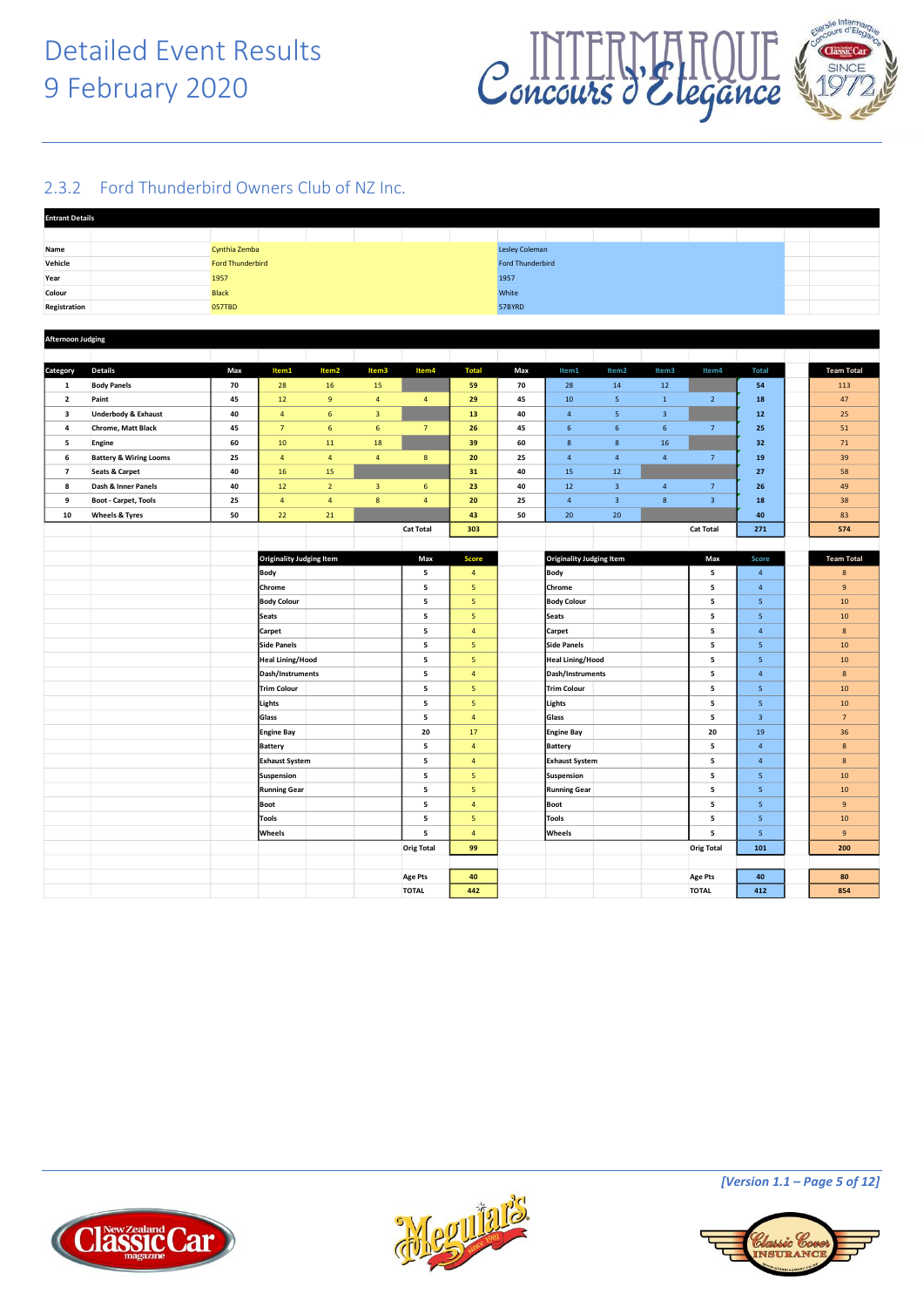

## <span id="page-5-0"></span>3 MASTER CLASS

#### <span id="page-5-1"></span>3.1 RESULTS

| <b>Position</b>       | Owner                                           | Points (max 590) |
|-----------------------|-------------------------------------------------|------------------|
| Winner                | Paul Hilderbrand / Mustang Boss 302 (1969)      | 548              |
| $2nd$ place           | Tony Markovina / Mazda Cosmo Sports 110S (1972) | 546              |
| 3 <sup>rd</sup> place | John Higgins / Mercedes Benz 230SL (1965)       | 538              |

### <span id="page-5-2"></span>3.2 DETAILED JUDGING RESULTS

#### <span id="page-5-3"></span>3.2.1 Totals

|                    |       | <b>Paul Hilderbrand</b> | John Higgins | <b>Tony Markovina</b> |
|--------------------|-------|-------------------------|--------------|-----------------------|
|                    |       | <b>Boss 302</b>         | 230SL        | Cosmo Sports 110S     |
|                    |       | Calypso Orange          | White        | White                 |
|                    |       | 1969                    | 1965         | 1972                  |
| <b>Age Points</b>  | (40)  | 40                      | 40           | 40                    |
| <b>Categories</b>  | (440) | 407                     | 396          | 405                   |
| <b>Originality</b> | (110) | 101                     | 102          | 101                   |
|                    |       | 548                     | 538          | 546                   |

#### <span id="page-5-4"></span>3.2.2 Categories

|                 |                                         |      |                | <b>Paul Hilderbrand</b> |                 |                |    |       | <b>John Higgins</b> |                |    |                          |                | <b>Tony Markovina</b> |                |                |    |  |
|-----------------|-----------------------------------------|------|----------------|-------------------------|-----------------|----------------|----|-------|---------------------|----------------|----|--------------------------|----------------|-----------------------|----------------|----------------|----|--|
|                 |                                         |      |                |                         | <b>Boss 302</b> |                |    | 230SL |                     |                |    | <b>Cosmo Sports 110S</b> |                |                       |                |                |    |  |
|                 |                                         |      |                | <b>Calypso Orange</b>   |                 |                |    |       |                     | White          |    |                          | White          |                       |                |                |    |  |
|                 |                                         |      |                |                         | 1969            |                |    |       |                     | 1965           |    |                          |                |                       | 1972           |                |    |  |
| $\mathbf{1}$    | <b>Body panels</b>                      | (70) | 30             | 18                      | 20              |                | 68 | 30    | 19                  | 20             |    | 69                       | 30             | 19                    | 20             |                | 69 |  |
| $\overline{2}$  | Paint                                   | (45) | 20             | 15                      | 5               | 5              | 45 | 19    | 14                  | $\overline{4}$ | 5  | 42                       | 19             | 15                    | 5              | 5              | 44 |  |
| 3               | <b>Underbody and Exhaust</b>            | (40) | 8              | 16                      | $\overline{7}$  |                | 31 | 6     | 14                  | 6              |    | 26                       | $\overline{9}$ | 18                    | $\overline{9}$ |                | 36 |  |
| $\overline{a}$  | <b>Glass/Matt Black Finishes/Chrome</b> | (45) | $\overline{9}$ | 9                       | $\overline{9}$  | 14             | 41 | 8     | 8                   | 9              | 14 | 39                       | $\overline{7}$ | $\overline{7}$        | $\overline{9}$ | 14             | 37 |  |
| 5               | Engine                                  | (60) | 13             | 14                      | 26              |                | 53 | 14    | 14                  | 28             |    | 56                       | 13             | 13                    | 27             |                | 53 |  |
| 6               | <b>Battery and Wiring Looms</b>         | (25) | 5              | $\overline{4}$          | 5               | 10             | 24 | 5     | 5                   | 5              | 10 | 25                       | 5              | 5                     | 5              | 10             | 25 |  |
| $\overline{7}$  | <b>Seats and Carpets</b>                | (40) | 19             | 19                      |                 |                | 38 | 18    | 18                  |                |    | 36                       | 19             | 20                    |                |                | 39 |  |
| 8               | <b>Dash and Inner Panels</b>            | (40) | 18             | 5                       | 5               | $\overline{9}$ | 37 | 18    | 5                   | $\overline{4}$ | 8  | 35                       | 17             | $\overline{4}$        | 5              | 8              | 34 |  |
| 9               | <b>Boot and Tools</b>                   | (25) | $\overline{4}$ | 5                       | 8               | 5              | 22 | 5     | 5                   | 8              | 5  | 23                       | 5              | $\overline{4}$        | $\overline{9}$ | $\overline{4}$ | 22 |  |
| 10 <sub>1</sub> | <b>Wheels and Tyres</b>                 | (50) | 25             | 23                      |                 |                | 48 | 23    | 22                  |                |    | 45                       | 24             | 22                    |                |                | 46 |  |
|                 |                                         |      |                |                         | 407             |                |    |       |                     | 396            |    |                          |                |                       | 405            |                |    |  |





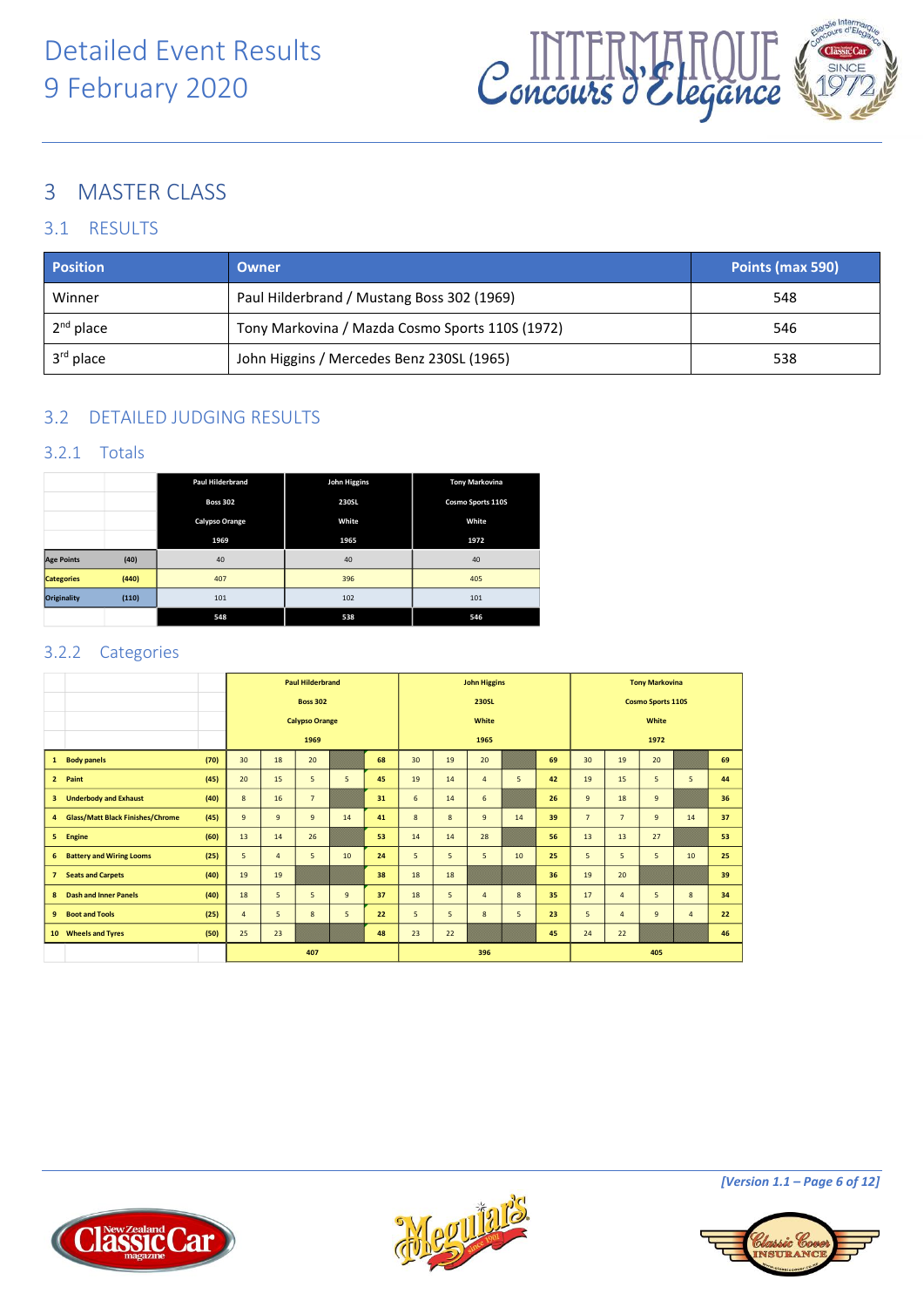## Detailed Event Results 9 February 2020



#### <span id="page-6-0"></span>3.2.3 Originality

|                         |      | <b>Paul Hilderbrand</b> | <b>John Higgins</b> | <b>Tony Markovina</b> |
|-------------------------|------|-------------------------|---------------------|-----------------------|
|                         |      | <b>Boss 302</b>         | <b>230SL</b>        | Cosmo Sports 110S     |
|                         |      | <b>Calypso Orange</b>   | White               | White                 |
|                         |      | 1969                    | 1965                | 1972                  |
| <b>Body</b>             | (5)  | $\sqrt{4}$              | 4                   | $\sqrt{4}$            |
| Chrome                  | (5)  | 5                       | 5                   | 5                     |
| <b>Body Colour</b>      | (5)  | 5                       | 5                   | 5                     |
| Seats                   | (5)  | 4                       | 4                   | $\sqrt{4}$            |
| Carpet                  | (5)  | 4                       | 4                   | $\sqrt{4}$            |
| <b>Side Panels</b>      | (5)  | 4                       | 4                   | $\sqrt{4}$            |
| <b>Heal Lining/Hood</b> | (5)  | 4                       | 4                   | $\sqrt{4}$            |
| Dash/Instruments        | (5)  | 5                       | 5                   | 5                     |
| <b>Trim Colour</b>      | (5)  | 5                       | 5                   | 5                     |
|                         |      | 40                      | 40                  | 40                    |
| Lights                  | (5)  | 5                       | 5                   | 5                     |
| Glass                   | (5)  | 5                       | 5                   | $\sqrt{4}$            |
| <b>Engine Bay</b>       | (20) | 19                      | 19                  | 19                    |
| <b>Battery</b>          | (5)  | 4                       | 4                   | $\sqrt{4}$            |
| <b>Exhaust System</b>   | (5)  | 4                       | 4                   | 5                     |
| Suspension              | (5)  | 5                       | 5                   | 5                     |
| <b>Running Gear</b>     | (5)  | 5                       | 5                   | 5                     |
| <b>Boot</b>             | (5)  | 4                       | 5                   | 5                     |
| <b>Tools</b>            | (5)  | 5                       | 5                   | $\sqrt{4}$            |
| Wheels                  | (5)  | 5                       | 5                   | 5                     |
|                         |      | 61                      | 62                  | 61                    |
|                         |      | 101                     | 102                 | 101                   |







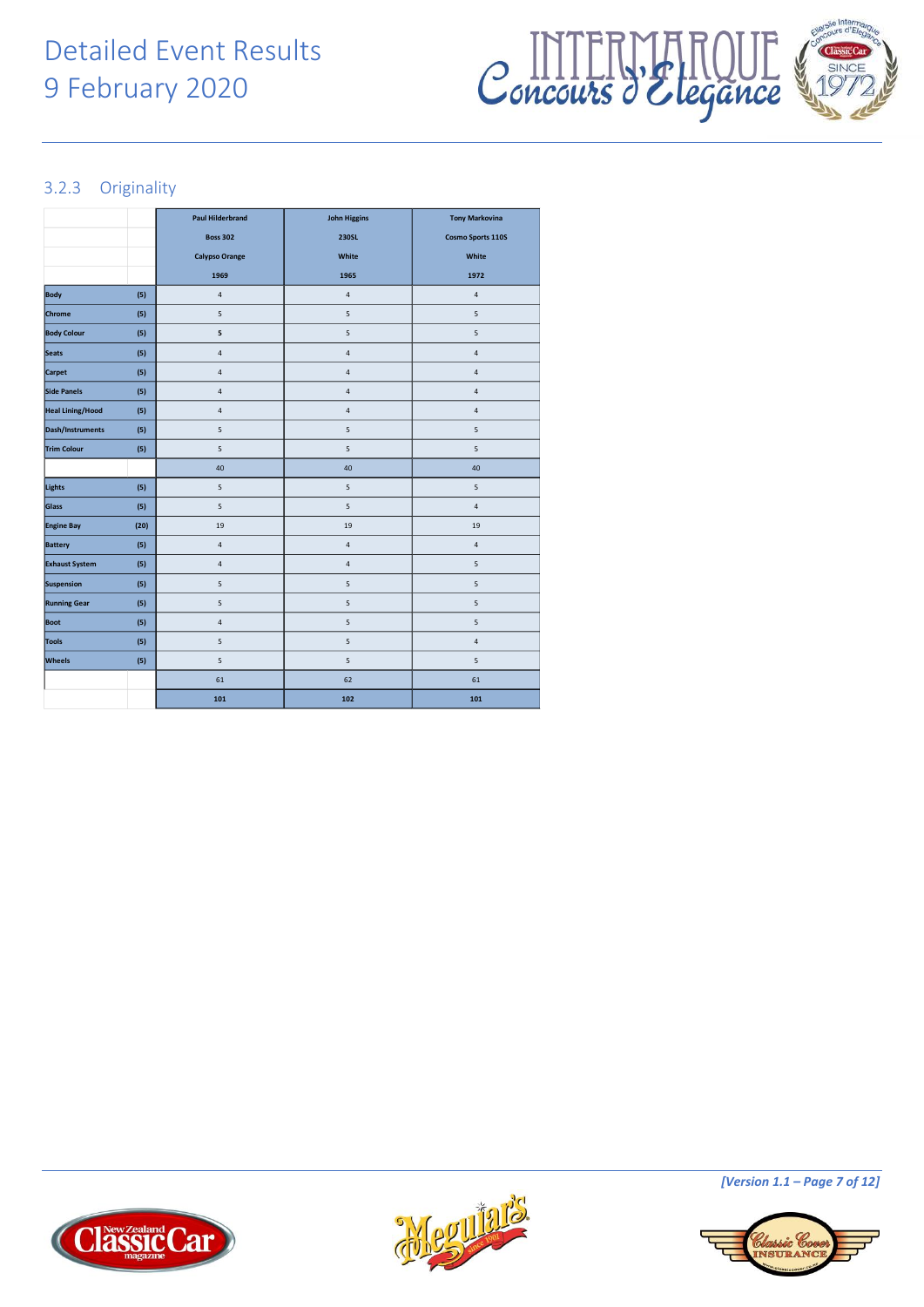

## <span id="page-7-0"></span>4 BEST OVERALL CAR – TEAM AND MASTERS CLASS EVENT

#### <span id="page-7-1"></span>4.1 RESULTS

| <b>Place</b> | Owner / Vehicle                            | Points (max 590) |
|--------------|--------------------------------------------|------------------|
| 1st Place    | Paul Hilderbrand / Mustang Boss 302 (1969) | 548              |







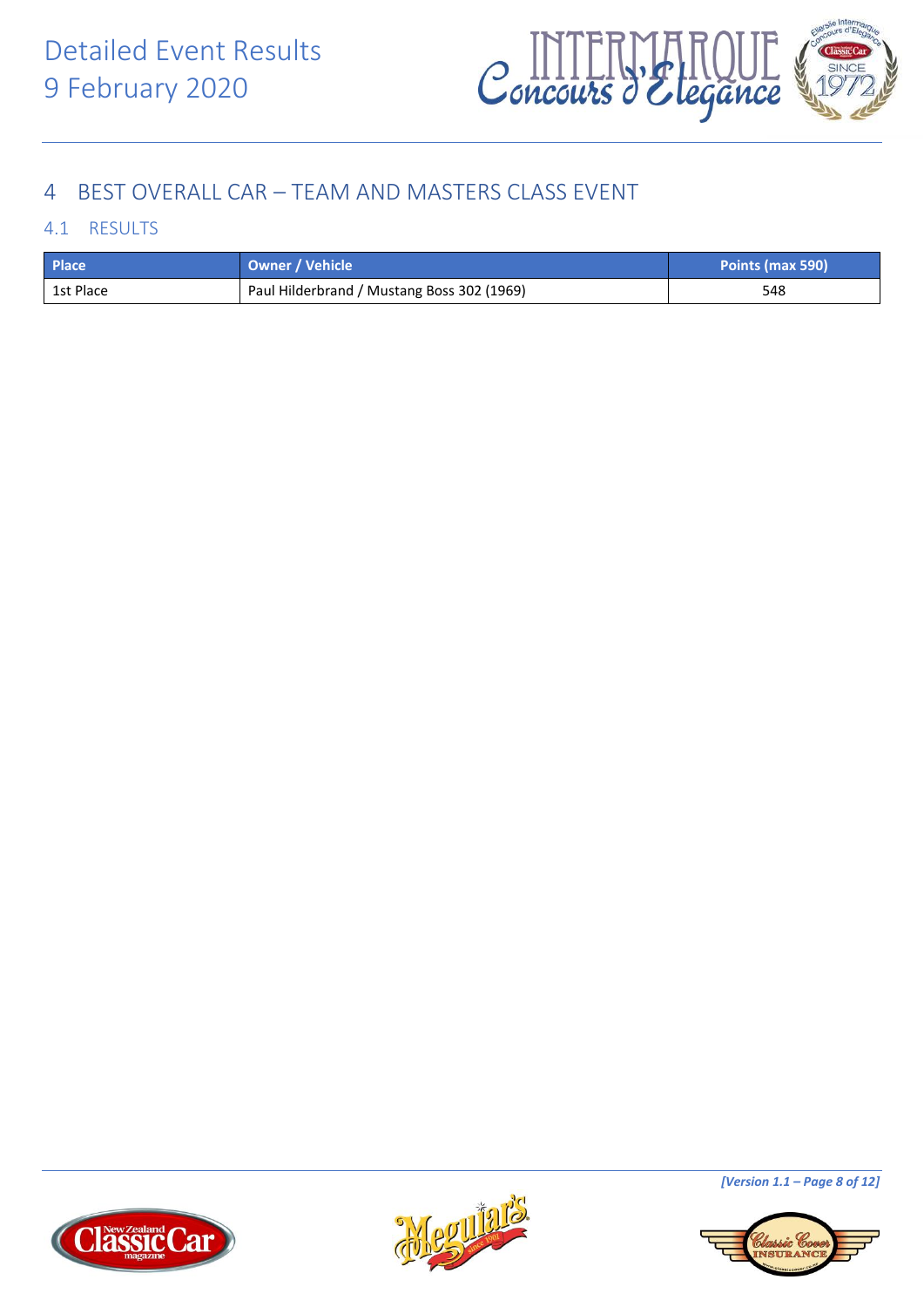

## <span id="page-8-0"></span>5 SURVIVORS CLASS

#### <span id="page-8-1"></span>5.1 RESULTS

| <b>Position</b>     | Owner                                       | <b>Points</b> |  |  |  |  |  |
|---------------------|---------------------------------------------|---------------|--|--|--|--|--|
| <b>First Place</b>  | Myles Hicks / Mazda RX7 Series 1 (1980)     |               |  |  |  |  |  |
| Second Place        | Grant Harsenhorst / Rover P5b Coupe (1970)  | 880           |  |  |  |  |  |
| <b>Third Place</b>  | Merv File / Holden HQ Premier (1971)        | 845           |  |  |  |  |  |
| <b>Fourth Place</b> | Patricia Kerr / Jaguar E type (1968)        | 761           |  |  |  |  |  |
| Fifth Place         | David Ferguson / Landrover Series 1 (1952)  | 754           |  |  |  |  |  |
| Sixth Place         | Sean Carnell / Nissan Datsun 120A F2 (1978) | 749           |  |  |  |  |  |
| Seventh Place       | Brent Tasker / Landrover Series 1 (1958)    | 592           |  |  |  |  |  |

#### <span id="page-8-2"></span>5.2 DETAILED JUDGING RESULTS

#### <span id="page-8-3"></span>5.2.1 Totals

|                      |        | <b>Brent Tasker</b> | <b>David Ferguson</b>     | <b>Sean Carnell</b> | Merv File         | Patricia Kerr | <b>Grant Harsenhorst</b>           | <b>Myles Hicks</b>  |
|----------------------|--------|---------------------|---------------------------|---------------------|-------------------|---------------|------------------------------------|---------------------|
|                      |        | Landrover           | Landrover                 | Nissan Datsun       | Holden            | Jaguar        | Rover                              | Mazda               |
|                      |        | Series 1            | Series 1                  | 120A F2             | <b>HQ Premier</b> | E type        | P5b Coupe                          | <b>RX7 Series 1</b> |
|                      |        | 1958                | 1952                      | 1978                | 1971              | 1968          | 1970                               | 1980                |
|                      |        | <b>Army Green</b>   | <b>British Army Green</b> | Blue                | Silver            | Silver        | <b>Silver Birch/Admiralty Blue</b> | Silver              |
| <b>Age Points</b>    | No Max | 54                  | 66                        | 14                  | 28                | 34            | 30                                 | $10$                |
| <b>Categories</b>    | (440)  | 122                 | 252                       | 269                 | 353               | 255           | 376                                | 415                 |
| Originality          | (440)  | 384                 | 392                       | 420                 | 424               | 424           | 428                                | 440                 |
| <b>History Board</b> | (50)   | 32                  | 44                        | 46                  | 40                | 48            | 46                                 | 40                  |
|                      |        | 592                 | 754                       | 749                 | 845               | 761           | 880                                | 905                 |

#### <span id="page-8-4"></span>5.2.2 Survivors Class – Categories

|                                            | <b>Brent Tasker</b> | <b>David Ferguson</b>     | <b>Sean Carnell</b>  | <b>Mery File</b>  | <b>Patricia Kerr</b> | <b>Grant Harsenhorst</b>           | <b>Myles Hicks</b>  |
|--------------------------------------------|---------------------|---------------------------|----------------------|-------------------|----------------------|------------------------------------|---------------------|
|                                            | Landrover           | Landrover                 | <b>Nissan Datsun</b> | Holden            | Jaguar               | Rover                              | Mazda               |
|                                            | Series 1            | Series 1                  | 120A F2              | <b>HQ Premier</b> | E type               | <b>P5b Coupe</b>                   | <b>RX7 Series 1</b> |
|                                            | 1958                | 1952                      | 1978                 | 1971              | 1968                 | 1970                               | 1980                |
|                                            | <b>Army Green</b>   | <b>British Army Green</b> | Blue                 | Silver            | Silver               | <b>Silver Birch/Admiralty Blue</b> | Silver              |
| (70)<br>1 Body panels                      | 14                  | 42                        | 56                   | 56                | 42                   | 70                                 | 70                  |
| (45)<br>2 Paint                            | 9                   | 27                        | 27                   | 36                | 18                   | 36                                 | 45                  |
| 3 Underbody and Exhaust<br>(40)            | 8                   | 16                        | 16                   | 24                | 16                   | 16                                 | 32                  |
| (45)<br>4 Glass/Matt Black Finishes/Chrome | 18                  | 36                        | 36                   | 45                | 18                   | 45                                 | 36                  |
| (60)<br>5 Engine                           | 24                  | 36                        | 36                   | 48                | 48                   | 60                                 | 60                  |
| (25)<br>6 Battery and Wiring Looms         | 5                   | 10 <sup>°</sup>           | 15                   | 20                | 15                   | 20                                 | 25                  |
| (40)<br>7 Seats and Carpets                | $\boldsymbol{8}$    | 16                        | 16                   | 32                | 16                   | 24                                 | 32                  |
| (40)<br>8 Dash and Inner Panels            | 16                  | 24                        | 32                   | 32                | 32                   | 40                                 | 40                  |
| (25)<br>9 Boot and Tools                   | 10                  | 15                        | 15                   | 20                | 20                   | 25                                 | 25                  |
| 10 Wheels and Tyres<br>(50)                | 10                  | 30 <sub>2</sub>           | 20                   | 40                | 30                   | 40                                 | 50                  |
|                                            | 122                 | 252                       | 269                  | 353               | 255                  | 376                                | 415                 |





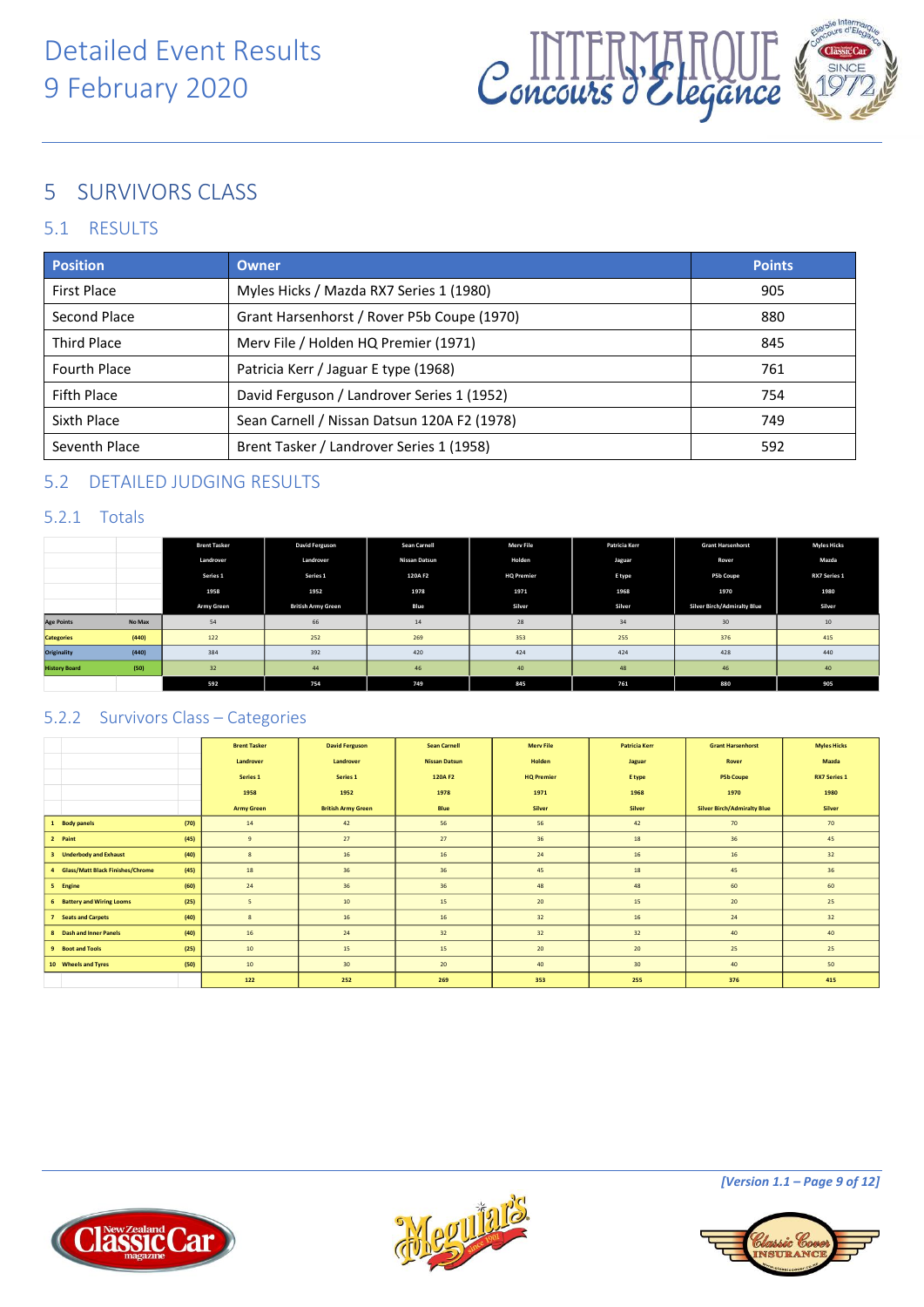



#### <span id="page-9-0"></span>5.2.3 History Board

|                                       |      | <b>Brent Tasker</b> | <b>David Ferguson</b>     | <b>Sean Carnell</b>  | <b>Mery File</b>  | <b>Patricia Kerr</b> | <b>Grant Harsenhorst</b>           | <b>Myles Hicks</b>  |
|---------------------------------------|------|---------------------|---------------------------|----------------------|-------------------|----------------------|------------------------------------|---------------------|
|                                       |      | Landrover           | Landrover                 | <b>Nissan Datsun</b> | Holden            | Jaguar               | Rover                              | Mazda               |
|                                       |      | Series 1            | Series 1                  | 120A F2              | <b>HQ Premier</b> | E type               | <b>P5b Coupe</b>                   | <b>RX7 Series 1</b> |
|                                       |      | 1958                | 1952                      | 1978                 | 1971              | 1968                 | 1970                               | 1980                |
|                                       |      | <b>Army Green</b>   | <b>British Army Green</b> | Blue                 | Silver            | Silver               | <b>Silver Birch/Admiralty Blue</b> | Silver              |
| Date & Place o Build                  | (10) |                     | 10                        | $10$                 | 10                | 10                   | $10\,$                             | 10                  |
| <b>Ownership History</b>              | (10) |                     | 10                        | 10                   |                   | 10                   | $10\,$                             | $10$                |
| <b>Supporting Documents/Handbooks</b> | (10) |                     | 8                         | $10$                 |                   | 10                   | $10\,$                             |                     |
| <b>Photographic Record</b>            | (10) | $\mathbf{R}$        | $\mathbf{R}$              | $\mathbf{R}$         |                   | 10                   | $\mathbf{R}$                       | -6                  |
| <b>Presentation of Information</b>    | (10) | $\mathbf{R}$        |                           |                      |                   | $\mathbf{R}$         |                                    |                     |
|                                       |      | 32                  | 44                        | 46                   | 40                | 48                   | 46                                 | 40                  |

#### <span id="page-9-1"></span>5.2.4 Originality

|                         |      | <b>Brent Tasker</b> | <b>David Ferguson</b>     | <b>Sean Carnell</b>  | <b>Merv File</b>  | <b>Patricia Kerr</b> | <b>Grant Harsenhorst</b>           | <b>Myles Hicks</b>  |
|-------------------------|------|---------------------|---------------------------|----------------------|-------------------|----------------------|------------------------------------|---------------------|
|                         |      | Landrover           | Landrover                 | <b>Nissan Datsun</b> | Holden            | Jaguar               | Rover                              | Mazda               |
|                         |      | Series 1            | Series 1                  | 120A F2              | <b>HQ Premier</b> | E type               | <b>P5b Coupe</b>                   | <b>RX7 Series 1</b> |
|                         |      | 1958                | 1952                      | 1978                 | 1971              | 1968                 | 1970                               | 1980                |
|                         |      | <b>Army Green</b>   | <b>British Army Green</b> | Blue                 | Silver            | Silver               | <b>Silver Birch/Admiralty Blue</b> | Silver              |
| Body                    | (20) | $\,$ 8              | 20                        | 20                   | 20                | 20                   | 20                                 | 20                  |
| Chrome                  | (20) | 20                  | 20                        | 20                   | 20                | 20                   | 20                                 | 20                  |
| <b>Body Colour</b>      | (20) | 20                  | 20                        | 20                   | 20                | 20                   | 20                                 | 20                  |
| Seats                   | (20) | 16                  | 16                        | 20                   | 20                | 20                   | 20                                 | 20                  |
| Carpet                  | (20) | 20                  | 20                        | 20                   | 20                | 20                   | 20                                 | 20                  |
| Side Panels             | (20) | 16                  | 12                        | 20                   | 20                | 20                   | 20                                 | 20                  |
| <b>Heal Lining/Hood</b> | (20) | $16\,$              | 16                        | 20                   | $20\,$            | $20\,$               | 20                                 | 20                  |
| Dash/Instruments        | (20) | 16                  | 16                        | 20                   | 20                | 20                   | 20                                 | 20                  |
| <b>Trim Colour</b>      | (20) | 20                  | 20                        | 20                   | 20                | $20\,$               | 20                                 | 20                  |
|                         |      | 152                 | 160                       | 180                  | 180               | 180                  | 180                                | 180                 |
| Lights                  | (20) | 16                  | 16                        | 16                   | 20                | $20\,$               | 20                                 | 20                  |
| Glass                   | (20) | 20                  | 20                        | 20                   | 16                | 20                   | 20                                 | 20                  |
| <b>Engine Bay</b>       | (80) | 68                  | 72                        | 72                   | 76                | 76                   | 76                                 | 80                  |
| <b>Battery</b>          | (20) | 16                  | 16                        | 16                   | $16\,$            | 16                   | 16                                 | 20                  |
| <b>Exhaust System</b>   | (20) | 16                  | 16                        | 16                   | 20                | 16                   | 20                                 | 20                  |
| Suspension              | (20) | 20                  | 20                        | 20                   | 20                | 20                   | 20                                 | 20                  |
| <b>Running Gear</b>     | (20) | 20                  | 20                        | 20                   | 20                | 20                   | 20                                 | 20                  |
| Boot                    | (20) | 16                  | 16                        | 20                   | 20                | 20                   | 20                                 | 20                  |
| Tools                   | (20) | 20                  | 16                        | 20                   | 20                | 20                   | 20                                 | 20                  |
| Wheels                  | (20) | 20                  | 20                        | 20                   | 16                | 16                   | 16                                 | 20                  |
|                         |      | 232                 | 232                       | 240                  | 244               | 244                  | 248                                | 260                 |
|                         |      | 384                 | 392                       | 420                  | 424               | 424                  | 428                                | 440                 |





*[Version 1.1 – Page 10 of 12]*

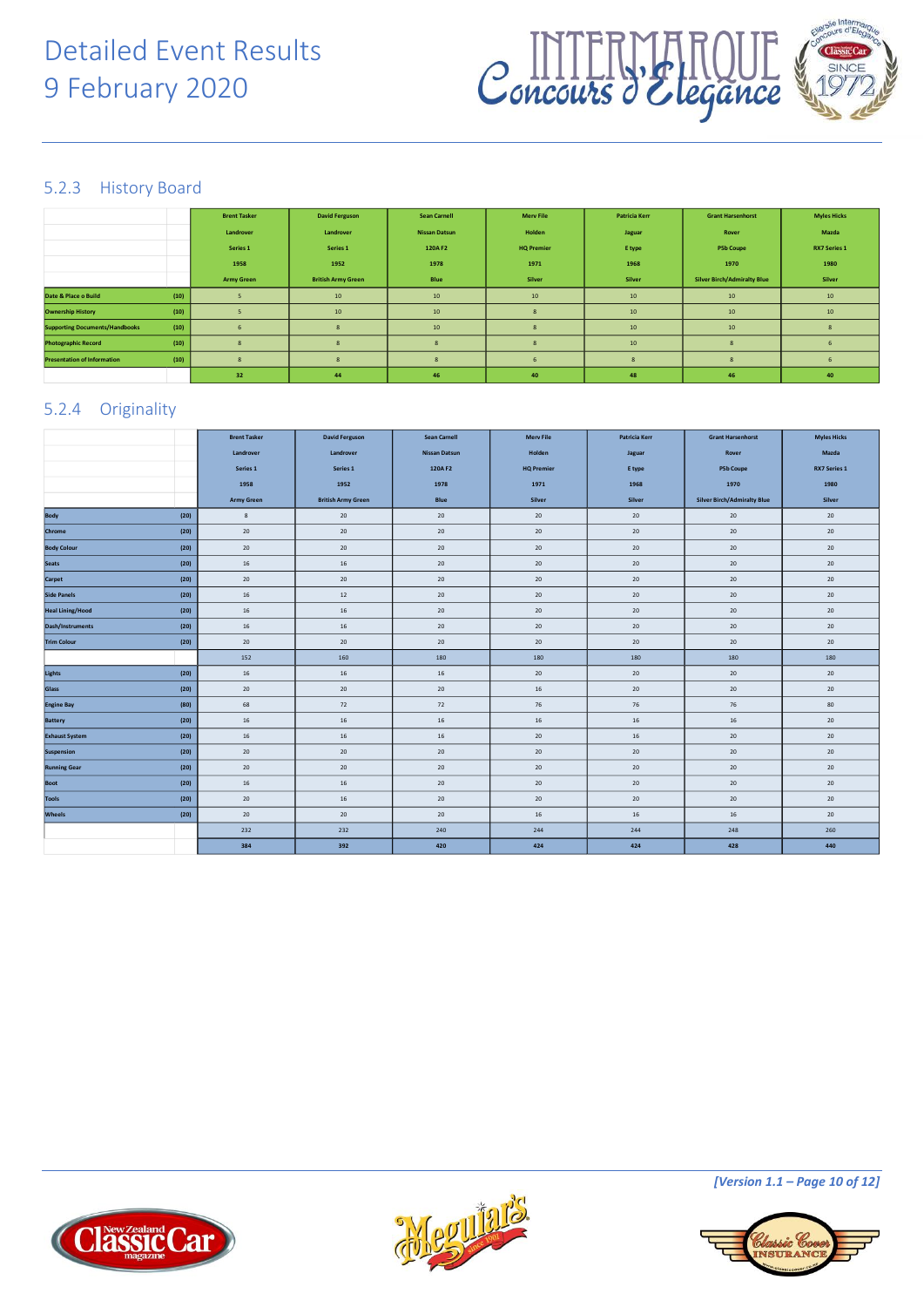

## <span id="page-10-0"></span>6 DISPLAY COMPETITION

| <b>Position</b>       | <b>Team Display</b>                 | <b>Points</b> |
|-----------------------|-------------------------------------|---------------|
| Winner                | Mazda MX5 Club of NZ                | 36            |
| $2nd$ place           | Land Rover Owners Club Auckland     | 32            |
| 3rd place             | Stag Car Owners Club NZ             | 31            |
| $4th$ place           | MG Car Club Auckland Inc.           | 30            |
| 5 <sup>th</sup> place | Jaguar Drivers Club                 | 29            |
| $6th$ place           | TR Register NZ Inc.                 | 27            |
| $7th$ place           | <b>Auckland Mustang Owners Club</b> | 23            |
| 8 <sup>th</sup> place | Sunbeam Car Club.                   | 20            |
| 9 <sup>th</sup> place | Early Holden Club of Auckland Inc.  | 18            |
| $10^{th}$ place       | Morris Minor Car Club Auckland Inc. | 10            |